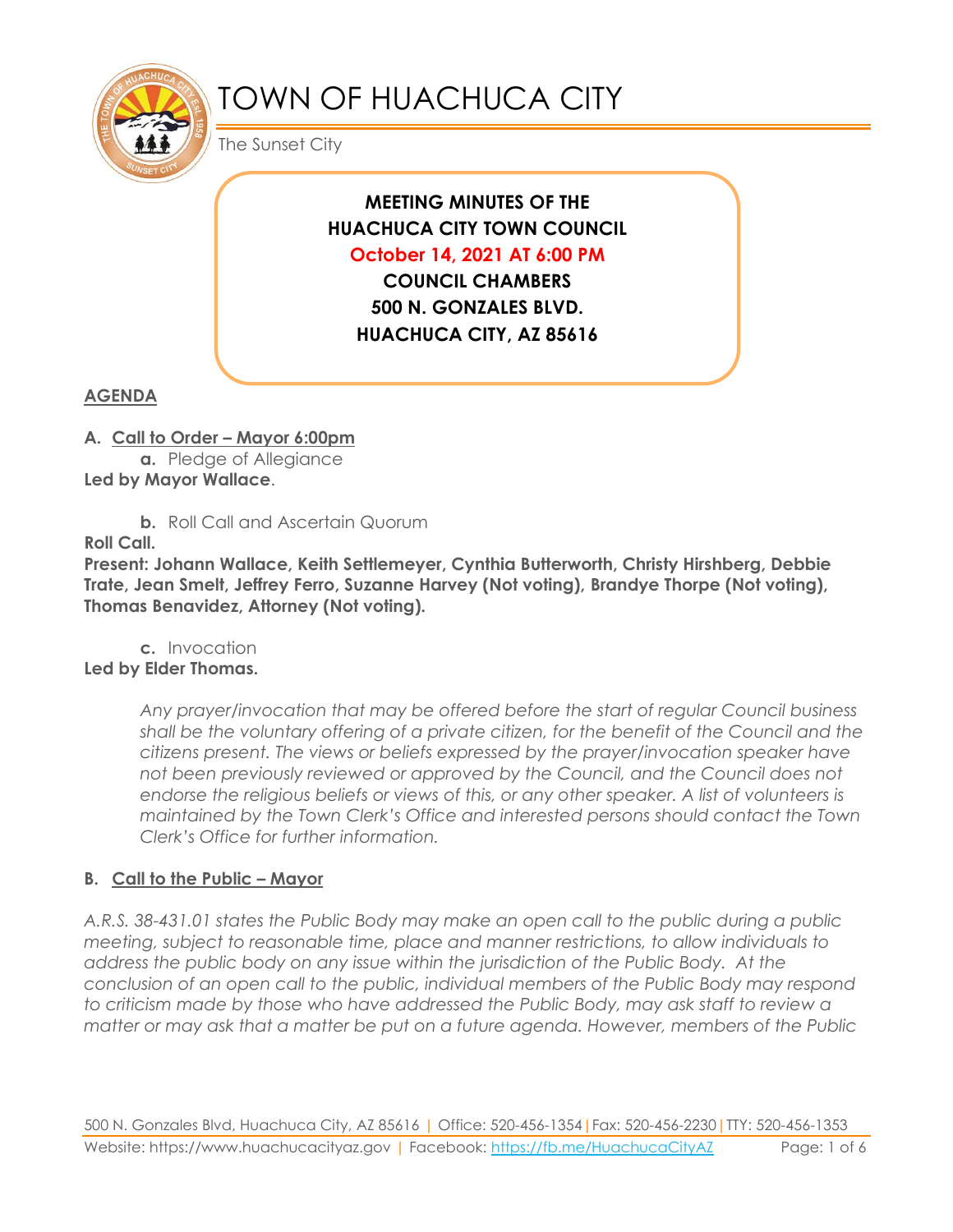*Body shall not discuss or take legal action on matters raised during an open call to the public unless the matters are properly noticed for discussion and legal action.*

## **C***.* **Consent Agenda - Mayor**

*All items listed in the Consent Agenda are considered routine matters and will be enacted by one motion of the Council. There will be no separate discussion of these items unless a Member of the Town Council requests that an item or items be removed for discussion. Council Members may ask questions without removal of the item from the Consent Agenda. Items removed from the Consent Agenda are considered in their normal sequence as listed on the agenda, unless called out of sequence.*

C.1 Consider approval of the Minutes of the Regular Council Meeting held on September 23, 2021 and the Work Session held on September 27.

C.2 Consider approval of the Payment Approval Report.

**Motion:** Items on the consent agenda, **Action:** Open for Discussion and/or Action, **Moved by** Johann Wallace, **Seconded by** Christy Hirshberg.

**Motion:** Items on the consent agenda, **Action:** Approve, **Moved by** Johann Wallace, **Seconded by** Debbie Trate.

Motion passed unanimously.

#### **D.** Unfinished Business before the Council – Mayor

*Public comment will be taken at the beginning of each agenda item, after the subject has been announced by the Mayor and explained by staff. Any citizen, who wishes, may speak one time for five minutes on each agenda item before or after Council discussion. Questions from Council Members, however, may be directed to staff or a member of the public through the Mayor at any time.*

#### **E. New Business Before Council - Mayor**

*Public comment will be taken at the beginning of each agenda item, after the subject has been announced by the Mayor and explained by staff. Any citizen, who wishes, may speak one time for five minutes on each agenda item before or after Council discussion. Questions from Council Members, however, may be directed to staff or a member of the public through the Mayor at any time.*

#### **E.1 Discussion and/or Action [Chief Thies]: Recognition of Officer Bear and her service to the Town.**

**Motion: Item E.1, Action: Open for Discussion and/or Action, Moved by Johann Wallace, Seconded by Christy Hirshberg.**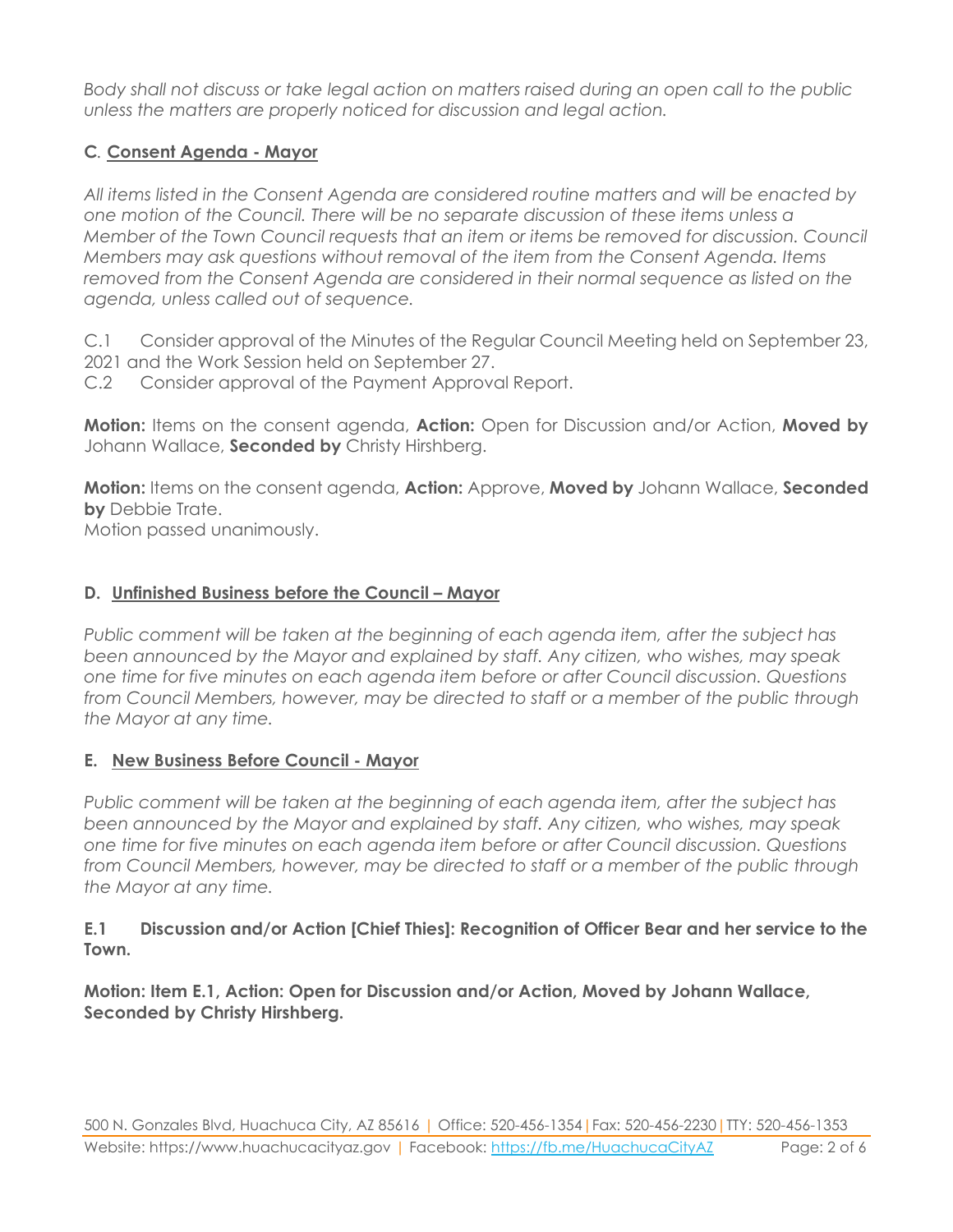**Mayor Wallace thanks Officer Bear for her service to the Town and presents her with a plaque. He wishes her well in her new position with the Tombstone Marshall's Office. He states that the other Officers here have some work to do to live up to the reputation she has built in the community.** 

**Chief Thies also thanks Officer Bear for her service and wishes her well.**

**E.2 Discussion and/or Action [Chief Thies]: Approval of a grant agreement with the Arizona Department of Homeland Security for \$30,000 to purchase four law enforcement mobile radios and related equipment; and authorizing the Police Chief to sign the agreement and all other necessary documents in furtherance of the grant; and authorizing purchase of the equipment.**

**Motion: Item E.2, Action: Open for Discussion and/or Action, Moved by Johann Wallace, Seconded by Christy Hirshberg.**

**Mayor Wallace was concerned that this document was signed and sent back before Council had a chance to approve it.** 

**Chief Thies admits he acted too quickly, thinking it had to be signed and approved by the Arizona DHS before if came to Council. He has since been informed that it should have come to Council first, and that is what he will do in the future.** 

**Mayor Wallace asks if the Attorney looked at the document before Chief Thies signed it. Chief Thies advises he did not. He has since reviewed it.** 

**Mayor Wallace confirms with Attorney Benavidez that he has reviewed it and has no issues with it. He advises Chief Thies that if this happens again, it will not be authorized. Unless explicitly authorized, Chief Thies has no authority to sign documents.** 

**Motion: the grant agreement with the Arizona Department of Homeland Security for \$30,000.00 , Action: Approve, Moved by Johann Wallace, Seconded by Jean Smelt. Motion passed unanimously.**

**E.3 Discussion and/or Action [Suzanne Harvey]: Approval to apply for a grant to upgrade Veteran's Park (next to the Community Garden).**

**Motion: Item E.3, Action: Open for Discussion and/or Action, Moved by Johann Wallace, Seconded by Debbie Trate.**

**Manager Harvey provides a presentation of the location intended to be updated. They would be looking to replace a walking path, plant trees and put in an irrigation system. This grant would pay for the plans and the irrigation system. We could then apply for another grant to pay for the upgrades and by having the plans already, have a better change of obtaining the funds.**

**Motion: the application for a grant to upgrade Veteran's Park, Action: Approve, Moved by Johann Wallace, Seconded by Debbie Trate. Motion passed unanimously.**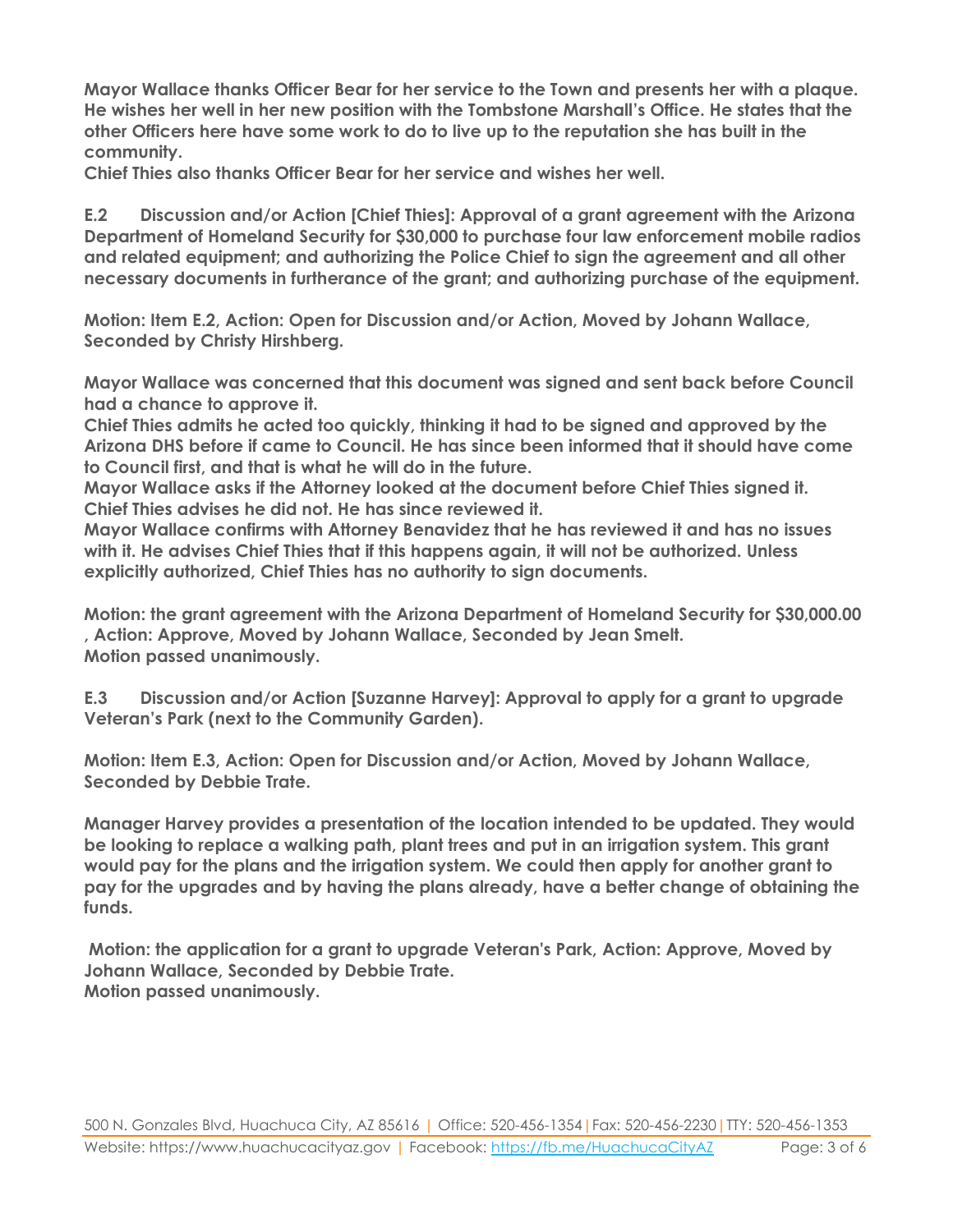**E.4 Discussion and/or Action [Stephanie Fulton]: Update on the Town's Creepy Candy Cruise event.**

**Motion: Item E.4, Action: Open for Discussion and/or Action, Moved by Johann Wallace, Seconded by Debbie Trate.**

**Stephanie Fulton advises that the event will be held in the parking lots between the Library, Senior Center and park. The area will be closed to traffic and people will be walking between the vehicles and tables to collect candy. The event is on October 31st between 5:30pm and 7:30pm or until the candy runs out, with setup beginning at 4:30pm. Vehicles that are going to be passing out candy will need to arrive by 5pm before the lots are closed to traffic. Mayor Wallace asks about road closures. There will not be any.** 

**Councilmember Butterworth asks what the estimated number of children to come through is. Stephanie Fulton advises to plan on 200 children.** 

**E.5 Discussion and/or Action [Mayor Wallace]: A PROCLAMATION OF THE MAYOR OF THE TOWN OF HUACHUCA CITY, COCHISE COUNTY, ARIZONA, DECLARING THE WEEK OF OCTOBER 17-23, 2021, AS "ARIZONA CITIES AND TOWNS WEEK."** 

**Motion: Item E.5, Action: Open for Discussion and/or Action, Moved by Johann Wallace, Seconded by Christy Hirshberg.**

**Mayor Wallace reads the proclamation.**

**E.6 Discussion and/or Action [Mayor Wallace]: A PROCLAMATION OF THE MAYOR OF THE TOWN OF HUACHUCA CITY, COCHISE COUNTY, ARIZONA, DECLARING OCTOBER, 2021, AS DOMESTIC VIOLENCE AWARENESS MONTH IN THE TOWN OF HUACHUCA CITY.**

**Motion: Item E.6, Action: Open for Discussion and/or Action, Moved by Johann Wallace, Seconded by Christy Hirshberg.**

**Mayor Wallace reads the proclamation.**

**E.7 Discussion and/or Action [Mayor Wallace]: A RESOLUTION OF THE MAYOR AND TOWN COUNCIL OF THE TOWN OF HUACHUCA CITY, ARIZONA, ADOPTING A REVISED MUNICIPAL COURT FEE SCHEDULE.**

**Motion: Item E.7, Action: Open for Discussion and/or Action, Moved by Johann Wallace, Seconded by Christy Hirshberg.**

**Mayor Wallace confirms with Clerk Thorpe that the change is not to the fee itself, it is simply removing some wording that is no longer allowed by new law.**

**Motion: Resolution 2021-18, Action: Approve, Moved by Johann Wallace, Seconded by Christy Hirshberg.**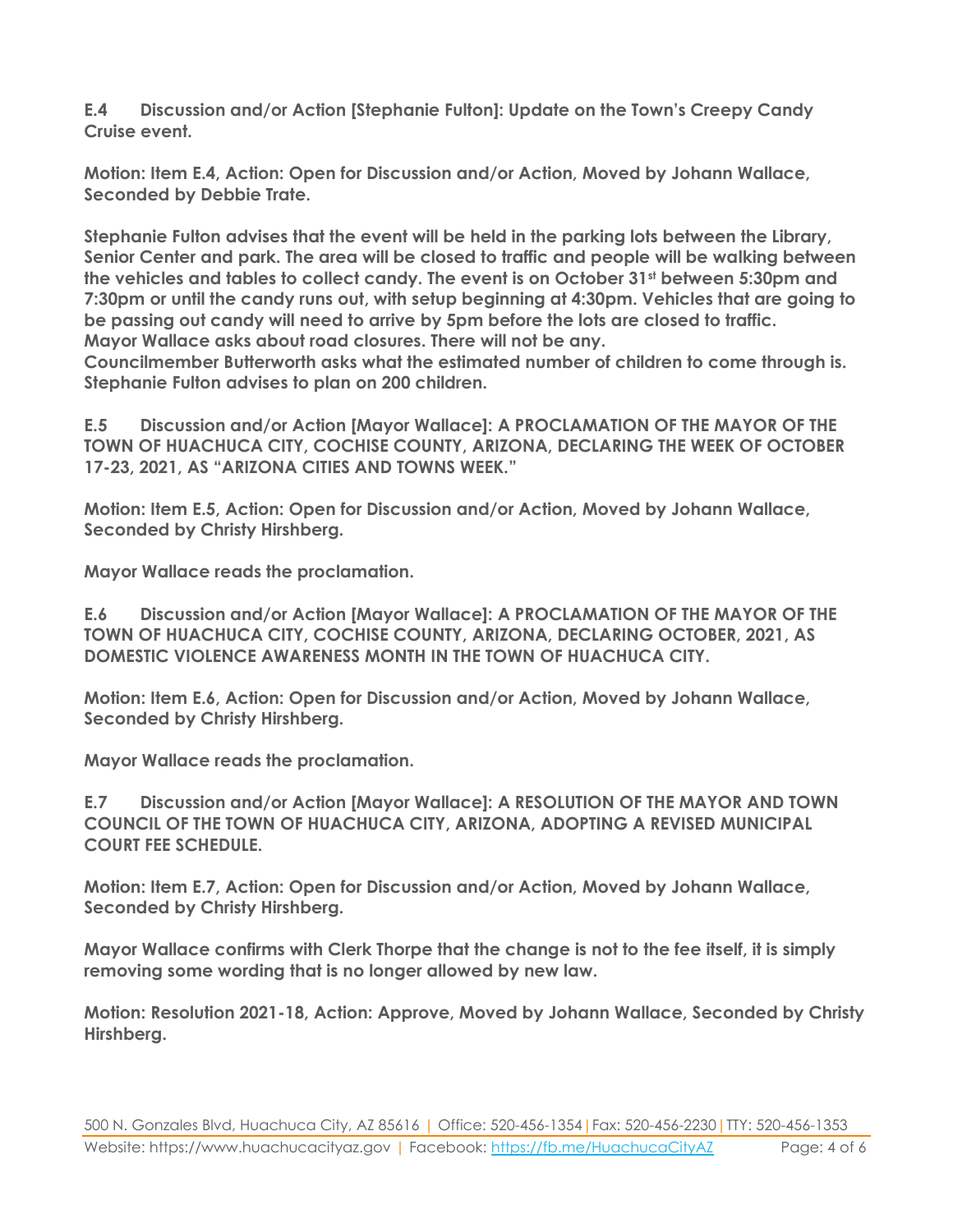**Motion passed unanimously.**

#### **F. Department Director Reports**

**Clerk Thorpe speaks for Manager Harvey who wanted to remind Council about coming and handing out candy at the Council table for the Creepy Candy Cruise and also that we are asking for candy donations for this event. We are going to have a music in the park event on November 13th that the Healthy Huachuca Committee is organizing.** 

**Clerk Thorpe also advises that we are planning to work with the Huachuca City Lion's Club to prepare and serve a Thanksgiving meal to residents on Wednesday November 24th. We would also deliver to senior and homebound individuals in our community.**

**Chief Thies advises that Officer Olivas is being promoted as of Sunday and will be Corporal Olivas.** 

**Stephanie Fulton states that she enjoyed her time with Councilmember Ferro, showing him what goes on at the Library. The little free library at the Community Center is being well used. We have received a grant of 500 books from the State Library to give out at various events and are looking to have a Family Literacy event sometime in January or February. The Library is also hosting a parenting class beginning Monday. We also were just approved for a free service for dial a story, where people can call in and have a pre recorded story read to them. Chief Jarvis, the new Whetstone Fire Chief, introduces himself and speaks of his prior experience. He advises they will be having the haunted house on the 29th of October at the Whetstone station. October is fire prevention week/month. The fire department will come out and change batteries in your smoke detectors for free. They also have just a few new smoke detectors they can give out for people in need. The FDC will be coming in to service the compressor.** 

**Miriam Bear takes a moment to thank the Town for the opportunity she had here and states that she worked with a good group. She would love to eventually, maybe in the future come back to Huachuca City.**

#### **G. Items to be placed on future agendas**

#### **H. Reports of Current Events by Council**

Councilmember advises of the food distribution tomorrow and there is an upcoming SVMPO meeting.

Councilmember Ferro went on a ride along with Chief Thies and it was very informative. Councilmember Smelt has a CABLE meeting coming up. There is someone in Whetstone who wants to put a new park out there.

Mayor Wallace advises of a meeting with representatives from SSVEC about possibly providing fiber into Huachuca City. That was just a conversation, nothing is in motion at this time. If things start moving on this, we will really need public input to show a need. For Council's information, I would like to make a change to parts of Town Code, including alcohol in the park and the Council stipend. More to follow on that, but basically, I would like to take away the stipend and turn it into an expense account, and have Council turn in receipts for things bought for the Town and then they would be reimbursed. As far as the alcohol, right now the way it is in our Code, no alcohol can be served during any Town endorsed event, like the 4<sup>th</sup> of July. I would like to change that to allow a vendor come in and sell during these events.

#### **I. Adjournment**